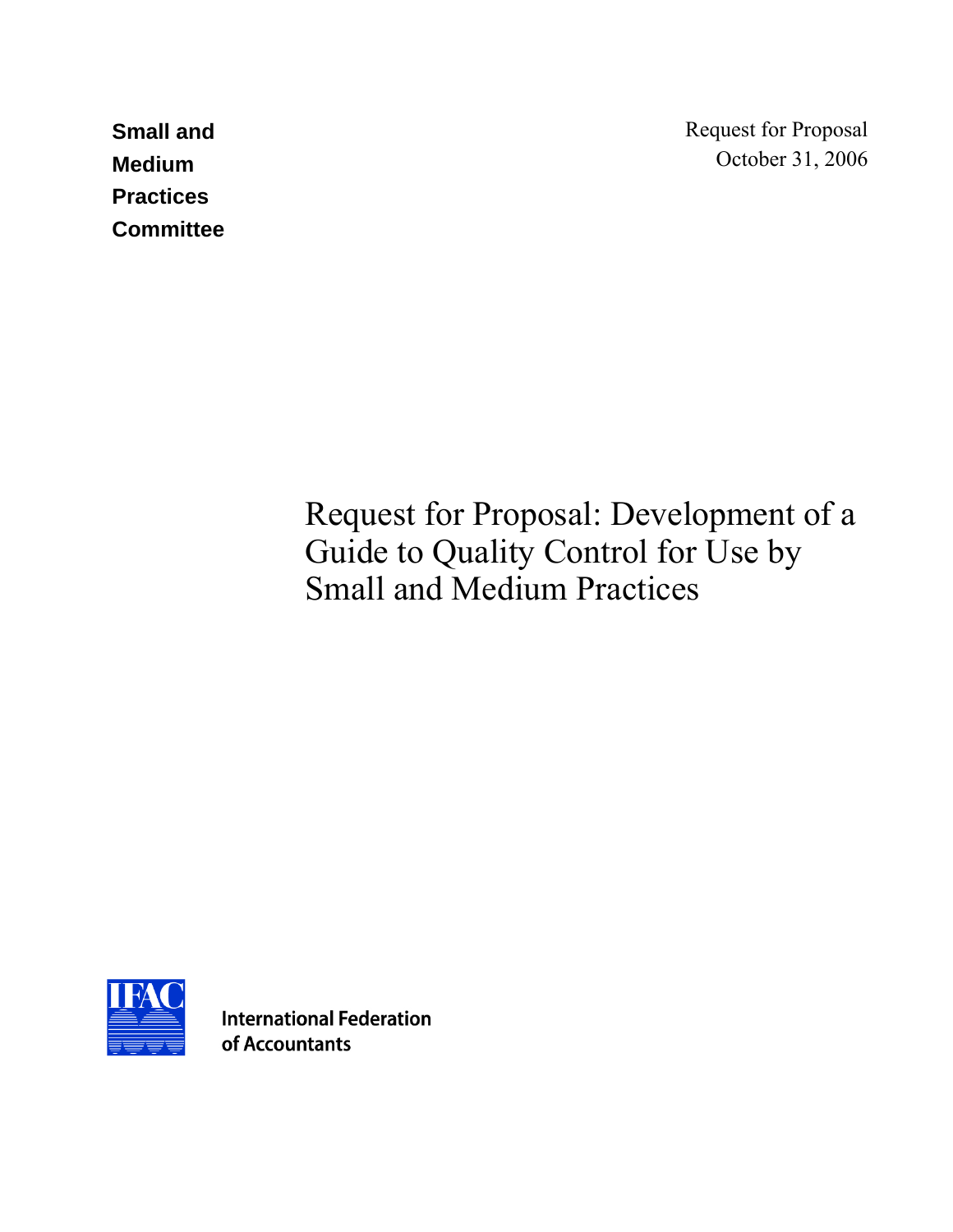# REQUEST FOR PROPOSAL: DEVELOPMENT OF A GUIDE TO QUALITY CONTROL<br>FOR USE BY SMALL AND MEDIUM PRACTICES

#### **CONTENTS**

| 1.1 |  |  |
|-----|--|--|
| 1.2 |  |  |
| 1.3 |  |  |
| 1.4 |  |  |
| 1.5 |  |  |
| 1.6 |  |  |
|     |  |  |
| 2.1 |  |  |
| 2.2 |  |  |
|     |  |  |
| 3.1 |  |  |
| 3.2 |  |  |
| 3.3 |  |  |
| 3.4 |  |  |
|     |  |  |
| 4.1 |  |  |
| 4.2 |  |  |
| 4.3 |  |  |
|     |  |  |
| 5.1 |  |  |
| 5.2 |  |  |
| 5.3 |  |  |
| 5.4 |  |  |
| 5.5 |  |  |
| 5.6 |  |  |
| 5.7 |  |  |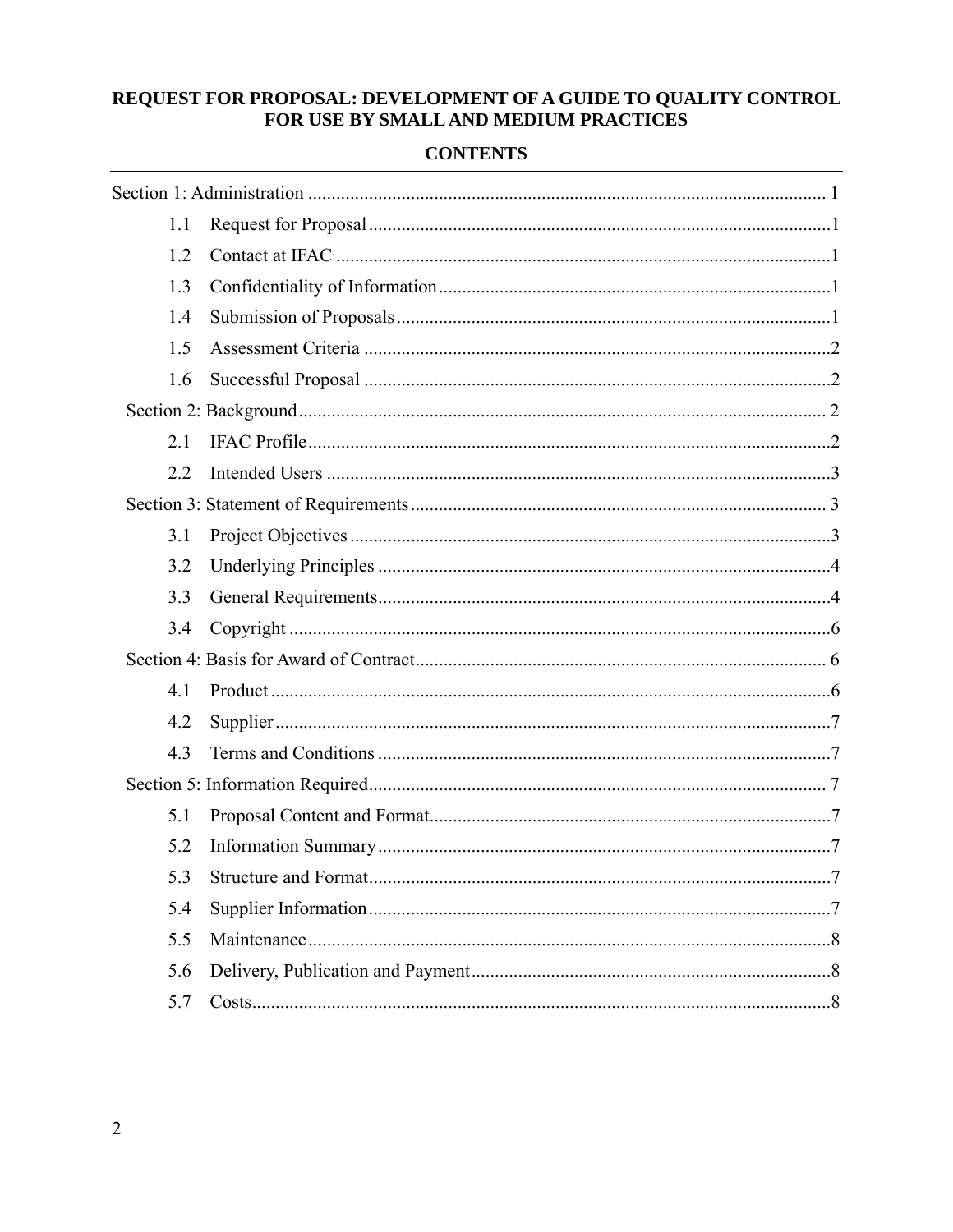# **Section 1: Administration**

#### **1.1 Request for Proposal**

This document is a formal Request for Proposal  $(RFP)^1$  for the supply, to the Small and Medium Practices (SMP) Committee $^2$  of the International Federation of Accountants  $(IFAC)<sup>3</sup>$  of an explanatory guide ("the Guide") to Quality Control for use by small and medium-sized practices (SMPs). This RFP has been sent to all of IFAC's member bodies and a short list of other potential suppliers as well as posted to the IFAC website so as to elicit a proposal from any interested party.

The proposal should include all the costs associated with compiling, drafting and editing the Guide as well as the cost of updating it over a three-year time frame.<sup>4</sup> The successful supplier will be responsible for the provision of a suitable product which meets the needs of IFAC as well as for maintenance of the product.

## **1.2 Contact at IFAC**

All enquiries relating to this RFP should be directed to:

 Paul Thompson Technical Manager, Small and Medium Practices Committee Email: PaulThompson@ifac.org

with a copy to:

Russell Guthrie Director, Quality Assurance and Member Body Relations Email: RussellGuthrie@ifac.org

## **1.3 Confidentiality of Information**

All information contained in this RFP is publicly available. We will, however, treat in the strictest confidence all information included in the proposals.

## **1.4 Submission of Proposals**

 $\overline{a}$ 

IFAC is not responsible for any costs incurred by you in the preparation of your response to this invitation. The preparation of your proposal shall be made without obligation by IFAC to acquire any of the items included in the proposal or to discuss the reasons why the proposal is accepted or rejected.

If the proposal is accepted, it will form part of the contract that will be negotiated subsequently. Any statements, therefore, included in the proposal as to the performance of the product will be contractually binding.

<sup>1</sup> In some jurisdictions this is referred to as an Invitation to Tender (ITT).

<sup>2</sup> The SMP Committee, formerly the SMP Permanent Task Force, was established by IFAC to represent the interests of small and medium practices around the world. See www.ifac.org/smp for more details.<br>More information on IEAC can be found at www.ifac.org

More information on IFAC can be found at  $\frac{www.ifac.org}{4}$ .

After three years IFAC will consider the commissioning of further updates.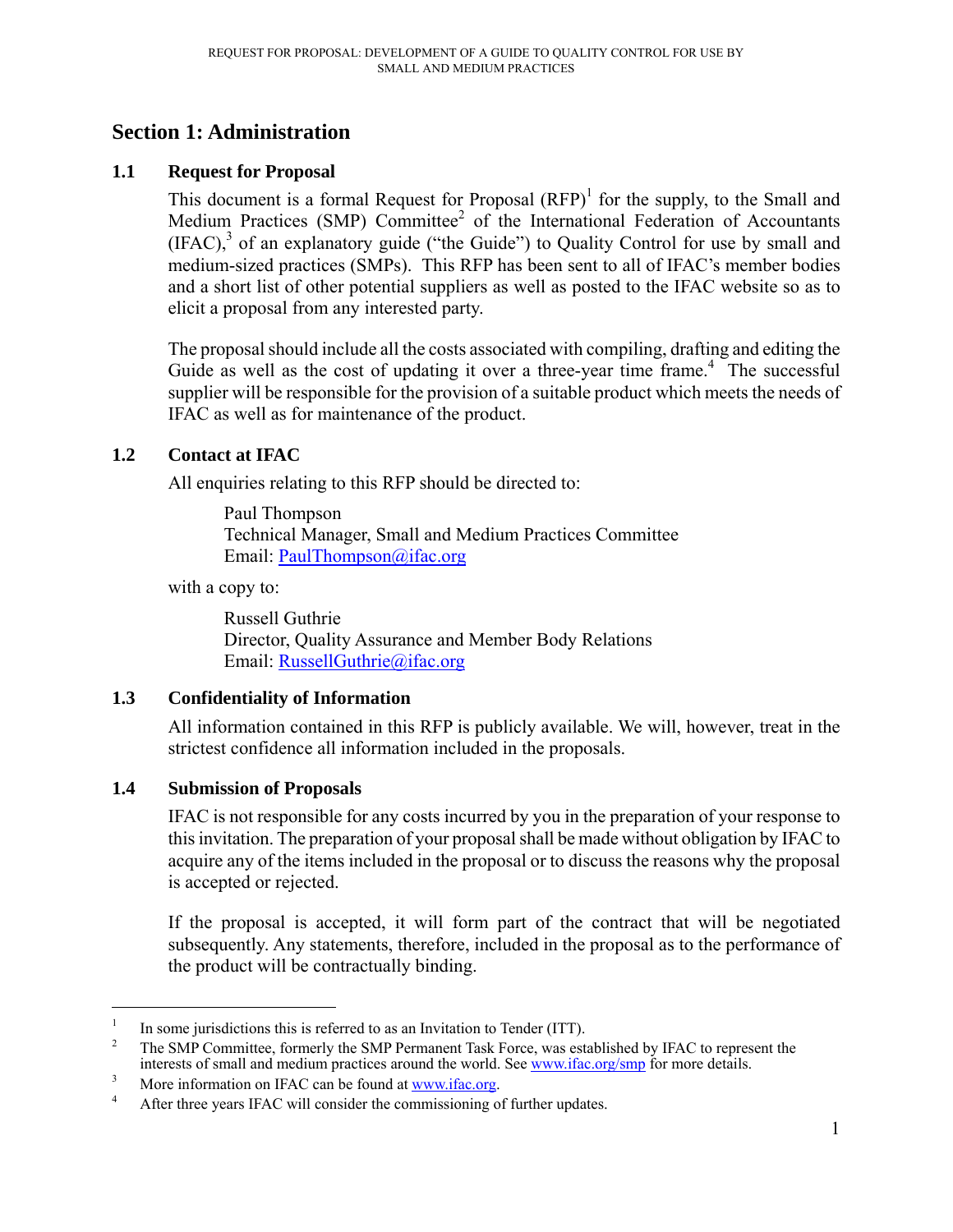We may require meetings with suppliers to clarify details included in the proposals and these shall be arranged at the discretion of IFAC. We may also require product demonstrations.

If any sub-contractors or third-party suppliers will be used for any part of the Guide's development or maintenance, this should be clearly stated.

The successful supplier must undertake not to make any reference to IFAC in any literature, promotional material or sales presentation without prior consent from IFAC.

**Proposals should be completed and submitted no later than midday (US Eastern Standard Time) on Friday, December 29, 2006 and should be addressed to Paul Thompson with a copy to Russell Guthrie at the email addresses shown above.**

## **1.5 Assessment Criteria**

The main criteria on which the proposals will be assessed include the:

- Quality of the proposal submitted.
- Ability of the proposed product to meet the stated aims of the Guide as described elsewhere in this document.
- Ability of the supplier to provide the appropriate level of support for the continued maintenance and updating of the Guide.
- Experience of supplier's personnel in the supply of similar products.
- Supplier's long-term product strategy including plans to develop derivative products such as education and training materials and modules, audit software tools and electronic practice aids.
- Ease and speed of development.
- Cost of developing and maintaining the Guide.
- Financial soundness of the supplier.

## **IFAC does not bind itself to accept the lowest proposal or any proposal. In this respect, IFAC reserves the right to award any contract for the development of the Guide which, in its opinion, represents value for money.**

## **1.6 Successful Proposal**

All proposals will be systematically analyzed by IFAC staff in conjunction with members of the SMP Committee. **The final decision as to the awarding of the project will be communicated via email to all organizations that submitted a proposal by June 30, 2007.** 

## **Section 2: Background**

## **2.1 IFAC Profile**

IFAC is the worldwide organization for the accountancy profession dedicated to serving the public interest by strengthening the profession and contributing to the development of strong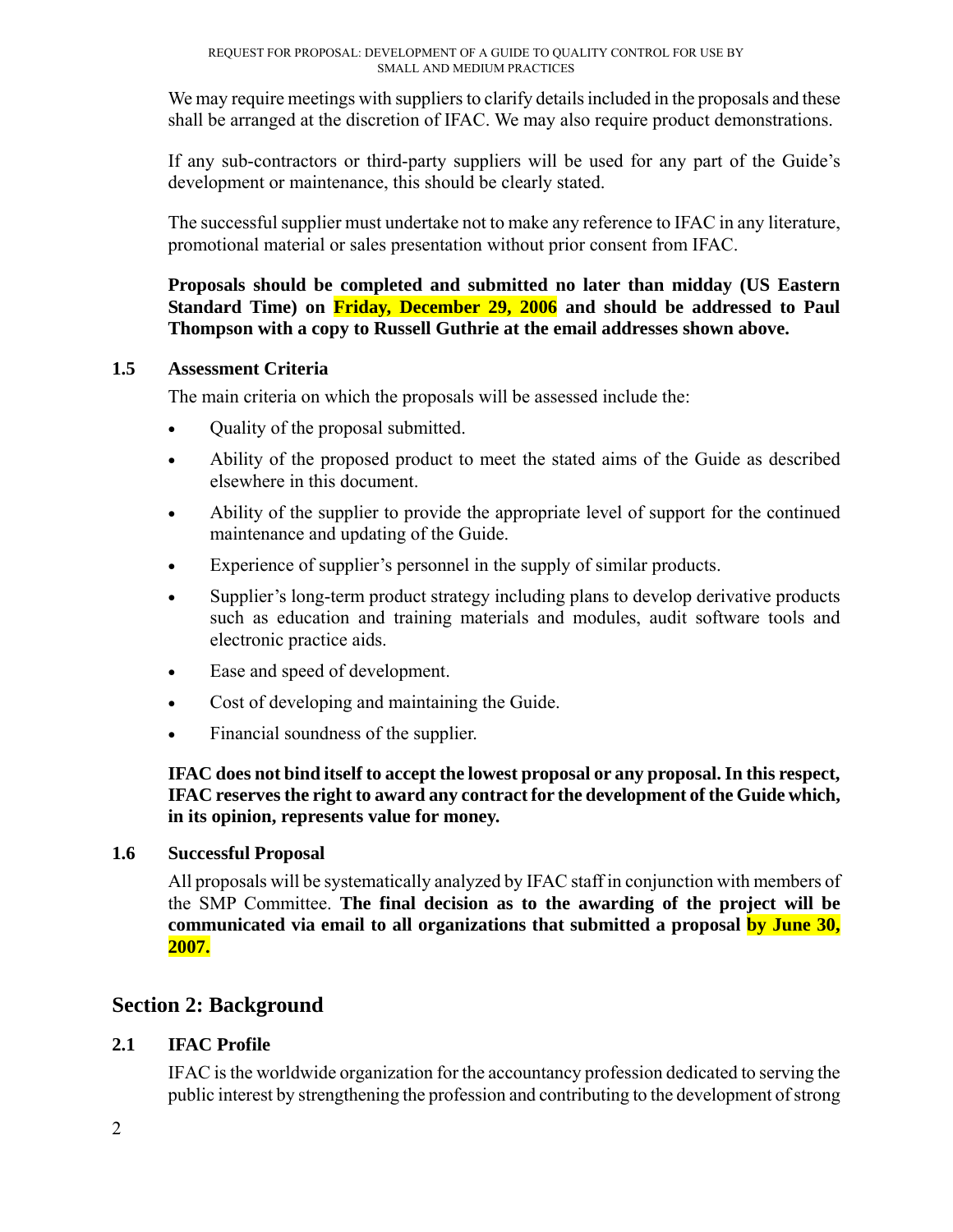international economies. IFAC's current membership consists of approximately 160 professional accountancy bodies in 120 countries, representing more than 2.5 million accountants in public practice, education, government service, industry and commerce. IFAC, through its independent standard-setting boards, sets international standards on ethics, auditing and assurance, education, and public sector accounting. It also issues guidance to encourage high-quality performance by professional accountants in business.

## **2.2 Intended Users**

The Guide is primarily aimed at IFAC member bodies and through them their members working in SMPs and in countries where the profession is in a developmental phase. These are important constituencies for IFAC, together representing a significant proportion of the 2.5 million accountants that belong to IFAC's member bodies. We anticipate the Guide being used by member bodies and other commercial organizations under license as the basis for developing derivative products including education and training materials and modules (in particular to support continuing professional development (CPD)), audit software tools and electronic practice aids.

In addition, we anticipate other constituents of the accountancy community such as students, policy makers, researchers, international development agencies, and academia will have an interest in the Guide.

# **Section 3: Statement of Requirements**

A detailed analysis of the functional requirements is set out in this section.

## **3.1 Project Objectives**

The project's objectives include:

- Increasing the capacity of the global accountancy profession to understand and implement the standards relating to quality control at the firm and engagement level as issued by the International Auditing and Assurance Standards Board (IAASB)<sup>5</sup> and the International Ethics Standards Boards for Accountants (IESBA);<sup>6</sup>
- Enhancing the expertise, competence, and efficiency of professional accountants working in practice;
- Providing practical assistance to those engaged in conducting assurance engagements and related services in compliance with the relevant IAASB and IESBA standards so as to enhance the quality of such engagements;
- Facilitating convergence to and compliance with the relevant IAASB and IESBA standards by practitioners, member bodies and others; and
- Providing a basis for the development of other products aimed at promoting convergence and auditor competence, such as education and training materials and modules, audit software tools and electronic practice aids, etc.

 5 See www.ifac.org/iaasb

<sup>6</sup> See www.ifac.org/ethics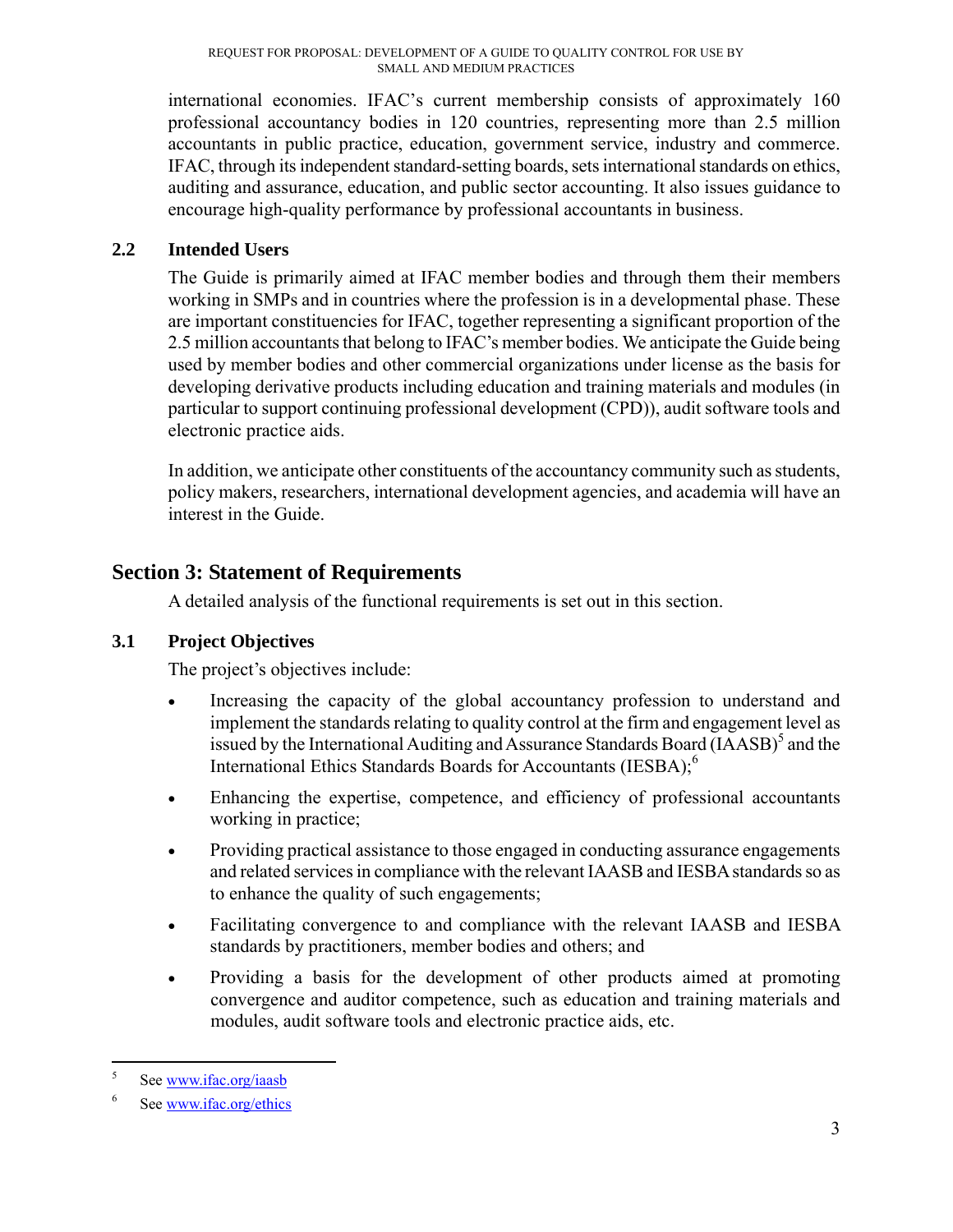While these objectives are stated in general terms, ultimately the Guide needs to be specifically relevant to the SMP/SME environment.

## **3.2 Underlying Principles**

The development of this project is guided by the following underlying principles:

- Commitment to high quality;
- Availability in English in electronic form to IFAC member bodies free of charge;
- Ongoing relevance through annual updating;
- A platform for others to produce derivative products;
- Jurisdiction neutrality;
- Easy adaptation and translation to suit national jurisdictions; and
- Sector neutrality.

## **3.3 General Requirements**

## *Product Specification*

The first edition of the Guide should reflect all relevant IFAC standards effective for audits of financial statements for periods beginning on or after December 15, 2007. The Guide will need to refer to International Standard on Quality Control (ISQC) 1, *Quality Control for Firms that Perform Audits and Reviews of Historical Financial Information, and Other Assurance and Related Services Engagements* and, to a lesser extent, International Standard on Auditing (ISA) 220 (Revised), *Quality Control for Audits of Historical Financial Information,* both of which became effective on June 15, 2005. The Guide may also need to refer to various other pronouncements of the IAASB and the *Code of Ethics for Professional Accountants* issued by IESBA.

The final product is an explanatory guide to quality control for use by SMPs. The Guide will be an IFAC SMP Committee publication and will not carry the endorsement of the IAASB or IESBA. The Guide will be designed primarily to help SMPs around the world understand, implement and comply with the relevant quality control standards.

The Guide will provide documentation on quality control policies and procedures to assist practitioners in complying with the relevant IAASB and IESBA standards referred to above. The Guide should contain separate sections for key definitions, guidance, and practice aids and tools.

It should be noted that the SMP Committee and the IAASB believe that "an audit is an audit" and that there is only one level of audit whether performed for a public interest entity or a privately owned SME and whether performed by a Big Four firm or an SMP. The Guide will, therefore, need to meet all of the basic principles and essential procedures contained in the relevant IAASB and IESBA standards while tailoring the guidance for SMPs. As such the Guide will need to emphasize that it is non-authoritative and that it will not eliminate the need to refer to the relevant standards themselves.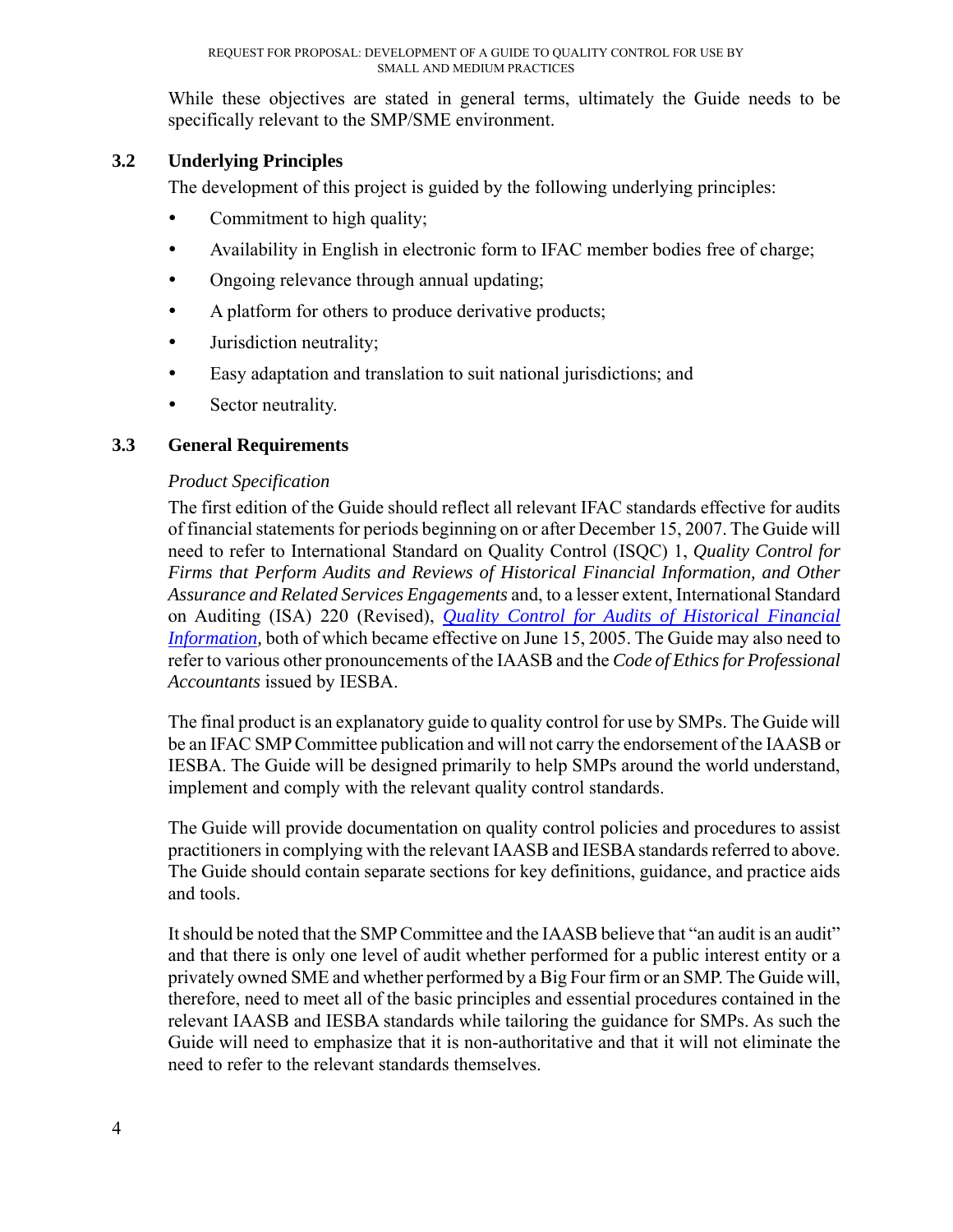It is understood that auditors in individual jurisdictions may need to tailor the Guide to meet local/national regulatory or legislative requirements. Consequently, the Guide must be structured to make it easily adaptable to the local/national requirements of all the countries in which IFAC member bodies operate.

The Guide will be user-friendly and intuitive. It will be written in clear and concise language so that it may be readily understood and translated into other languages commonly used by IFAC's member bodies.7

In May/June 2007 the SMP Committee will be publishing its first explanatory guide, the ISA Guide. The ISA Guide is intended to help practitioners, especially SMPs, understand, implement and comply with ISAs when conducting audits of SMEs. It is vital that the successful supplier endeavors to ensure that the style and content of the Quality Control Guide are compatible with and complimentary to the ISA Guide, $^8$  especially with respect to the treatment of ISA 220.

Finally, the Guide must be generic enough to allow development of derivative products including, for example, electronic practice aids, and education and training materials and modules.

Aside from these requirements, it is left to those submitting the proposals to determine exactly how their solution will satisfy the project's objectives.

## *Maintenance*

International pronouncements are continually being developed and revised, making it crucial that the Guide be updated on a regular basis. The Guide, therefore, may need to be updated and released once a year to reflect the contents of that year's edition of the *Handbook of International Auditing, Assurance, and Ethics Pronouncements.9*

Potential suppliers should be mindful of the IAASB's *Clarity of IAASB Standards* project.<sup>10</sup> This project may have a significant impact on the task of updating the Guide.

## *Quality Review*

Although the supplier will be expected to warrant that the draft Guide supplied to IFAC is free of material error and faults, the draft Guide will also be subject to a quality review by IFAC staff and volunteers. This review will address both the utility of the Guide to the end user and its technical accuracy. IFAC undertakes to complete this review and communicate the results, including details of any revisions required, within 90 days of receiving the draft from the supplier. The process of review and revision is likely to be iterative and may take an

<sup>1</sup> 7 IFAC's translation and permissions policies are located at http://www.ifac.org/Downloads/TranslationOfStandards.pdf and http://www.ifac.org/Downloads/permissions\_policy.pdf respectively.

A free copy of the ISA Guide will be made available to the successful supplier. 9

The 2006 edition can be downloaded free of charge at http://www.ifac.org/Store/Details.tmpl?SID=114140585740731&Cart=1154718965277382. A hard copy will be mailed to potential suppliers free of charge on request to PaulThompson@ifac.org.<br><sup>10</sup> See http://www.ifac.org/IAASB/ProjectHistory.php?ProjID=0024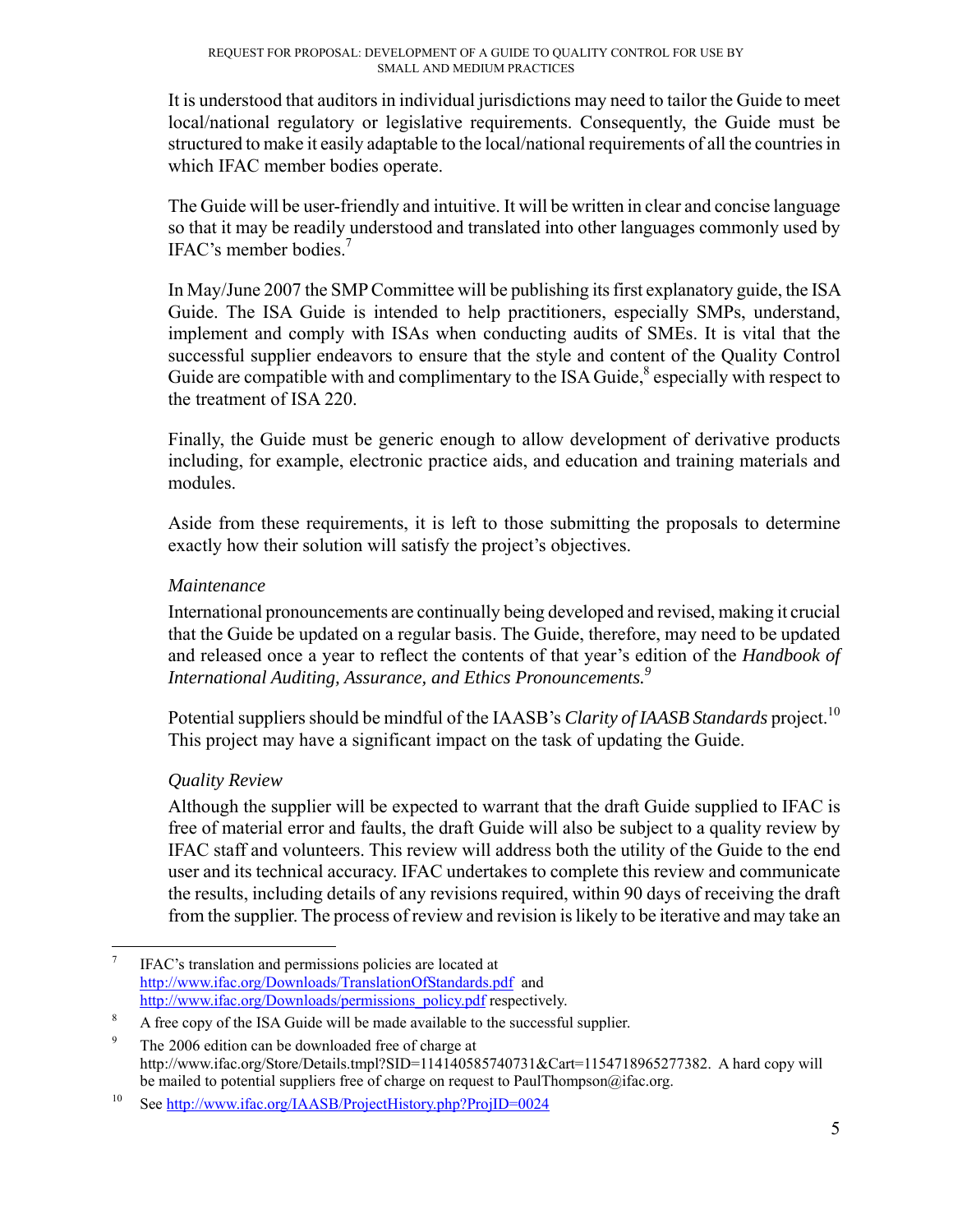additional month, therefore up to four months in total. Updates to the Guide, including any beyond the initial contract period, will be subject to the same quality review process.

## **3.4 Copyright**

All rights to the Guide and related intellectual properties will rest solely with IFAC and only limited acknowledgment of the author will be given in the Guide itself. IFAC, however, will permit the successful supplier the rights to use the content of the Guide as a basis for developing domestic versions of the Guide provided this is not sold into the international marketplace. IFAC is also willing to consider alternative revenue and cost sharing models suggested by those making proposals.

## **3.5 Indicative Timeline**

IFAC intends to publish its Guide in the first quarter of 2008. In order to meet this deadline the supplier will need to adhere to the following timeline:

| Deadline for submission of proposals                            | December 29, 2006      |
|-----------------------------------------------------------------|------------------------|
| Consideration of proposals and meeting with potential suppliers | Up to March $31, 2007$ |
| Decision on awarding project                                    | June 30, 2007          |
| Contract signed with supplier                                   | July 31, 2007          |
| Draft Guide submitted to IFAC for internal quality review       | October 31, 2007       |
| Final publication approved                                      | February 28, 2008      |

It is expected that all updates will also be subject to an internal quality review and be duly approved on the anniversary of the initial publication.

# **Section 4: Basis for Award of Contract**

The criteria that will be used to judge the proposals are as follows:

## **4.1 Product**

- Conforms to the product specification and the underlying principles outlined above.
- y Based on the relevant standards contained within the relevant edition of the *Handbook of International Auditing, Assurance, and Ethics Pronouncements.*
- Capable of easy translation.
- Able to support a broad base of users, in particular SMPs, member bodies and the developing profession.
- User friendly and understandable.
- Capable of easy adaptation to cope with different levels of convergence with IAASB and IESBA standards.
- Sufficiently generic as to provide a basis for the development of derivative products.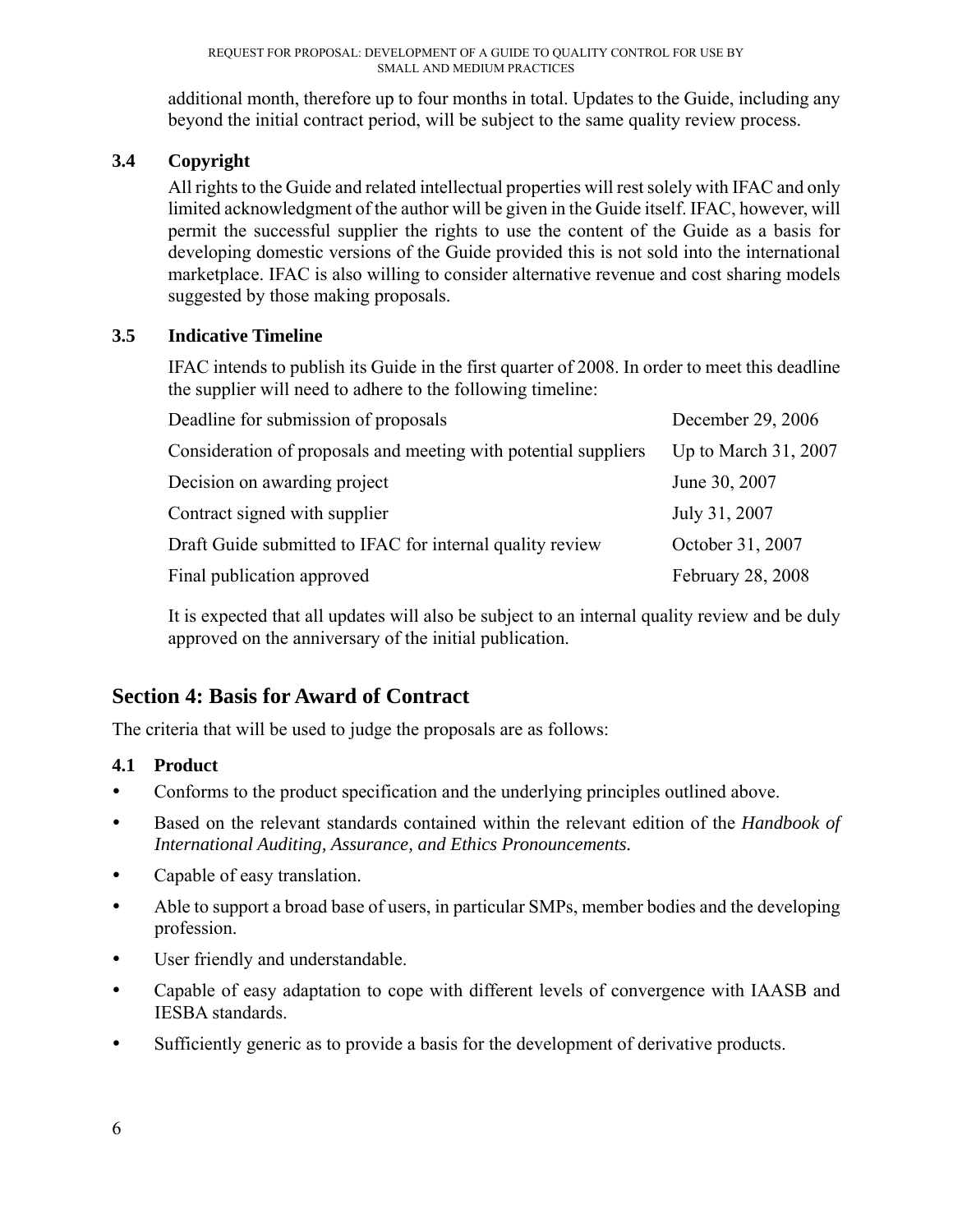## **4.2 Supplier**

- y Has experience in developing similar products.
- Demonstrates ability to complete the project on time and in accordance with the product specification.
- y Utilizes rigorous quality control processes to ensure a high quality product.

## **4.3 Terms and Conditions**

- $\bullet$  Cost.
- Conditions surrounding supply.

# **Section 5: Information Required**

## **5.1 Proposal Content and Format**

Proposals should set out clearly all information requested in the following sections.

Where specific questions are asked, individual and factual replies must be given, not general answers or reference to sales literature. Proposals may include relevant technical literature but this should be presented in separate appendices.

Those supplying proposals should be prepared to demonstrate a mock-up publication in advance of any final selection being made.

## **5.2 Information Summary**

Please provide a summary of your intended approach to this project stating the main tasks and milestones involved. The proposal should clearly state how the Guide satisfies our needs as described in section 3 of this invitation.

## **5.3 Structure and Format**

Please provide details as to the proposed structure and format of the Guide and how this lends itself to adaptation, updating, and the development of derivative products.

## **5.4 Supplier Information**

Please provide:

- Name of supplier;
- Number of existing customers globally of similar products;
- Financial highlights for the past 3 years including revenue, net income and net assets;
- Track record in publishing technical products for the accountancy profession;
- Samples of similar products, if any;
- $\bullet$  Limited list of references (2 or 3);
- Brief resumes for proposed authors;
- Details of internal quality review process; and
- Details of any sub-contractors to be used.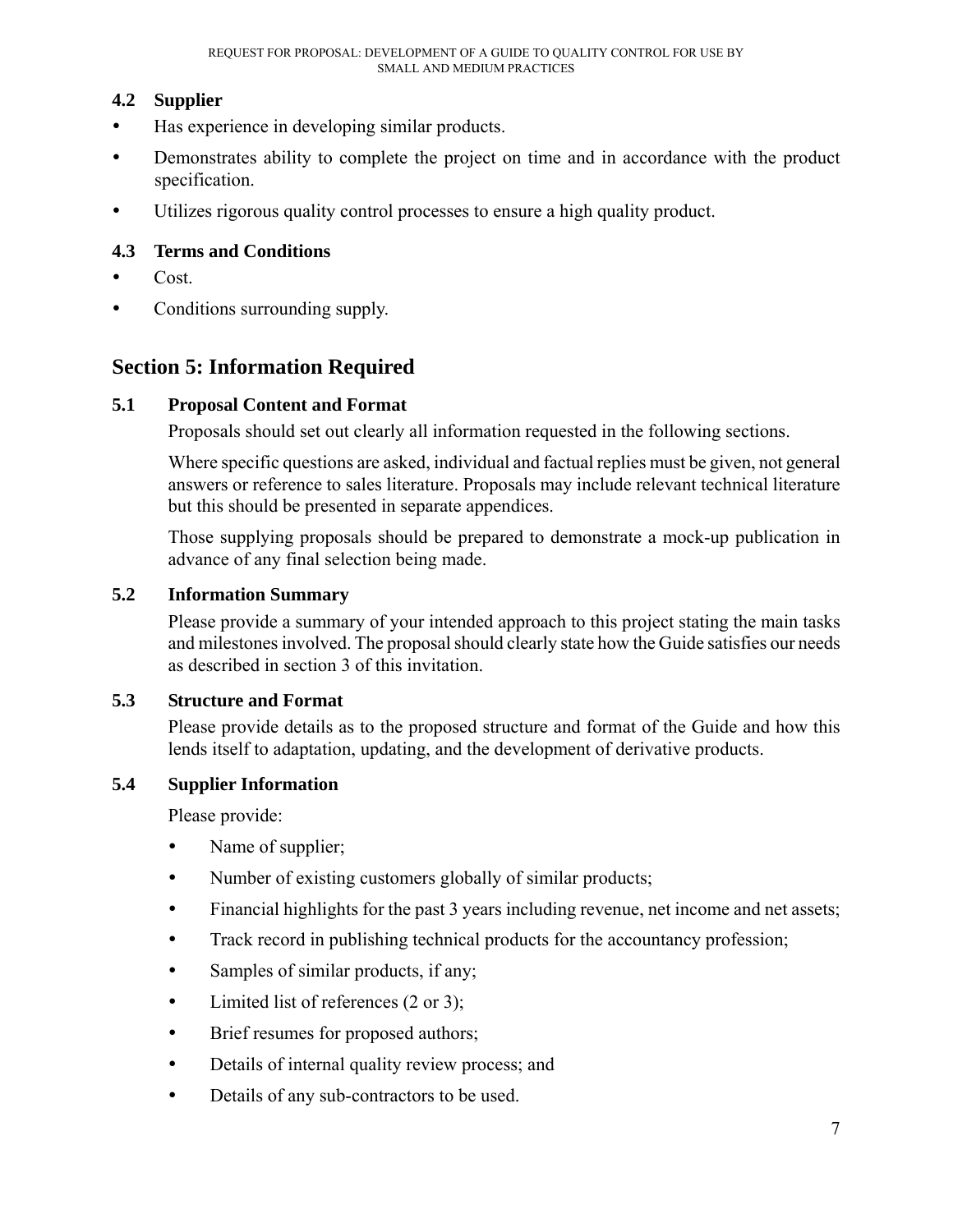#### **5.5 Maintenance**

Please provide details of:

- Procedures for updating the Guide each year over a further three-year time frame;
- How updates will be implemented; and
- Other on-going maintenance issues.

#### **5.6 Delivery, Publication and Payment**

Please supply:

- An outline project plan (that accords with the timeline in section  $3.5$ ) clearly showing:
	- Initial drafting schedule
	- Iterations
	- Proofing
	- Formatting
	- Internal quality review
	- Revisions per IFAC review
- The terms and conditions included in your standard contract for the supply of products and any associated maintenance; and
- Details of the payment schedule proposed. This will need an acceptance criteria schedule (set in the contract). Final payment will not be made until the Guide has been delivered and has cleared IFAC's quality review process (see section 3.3.3).

#### **5.7 Costs**

#### **Separate costs must be presented for the work to be carried out to develop the first edition of the Guide, and for its annual maintenance. It is important that IFAC is able to clearly understand the overall cost to develop and maintain the guide over a further three-year time period.**

IFAC accepts that the costs quoted will depend on the revenue and cost sharing model agreed for the Guide. IFAC intends to provide the Guide free of charge to its member bodies for their unreserved use. The existence of any contractual restrictions surrounding provision of the materials by IFAC to its member bodies must be articulated in your submission.

We envisage that many IFAC member bodies will wish to make the Guide available to their constituents, free of charge or for a fee, in either electronic form or hard copy, as is or duly adapted to suit their own national requirements. The successful supplier will be free to contract separately with these member bodies for adapting the Guide and producing electronic or hard copy versions for their use.

As indicated at section 3.4, IFAC is willing to consider alternative revenue and cost sharing models suggested by those submitting proposals. If you wish to propose alternative models please provide costs for each suggested model. In addition, you may wish to provide indicative cost estimates of providing derivative products.